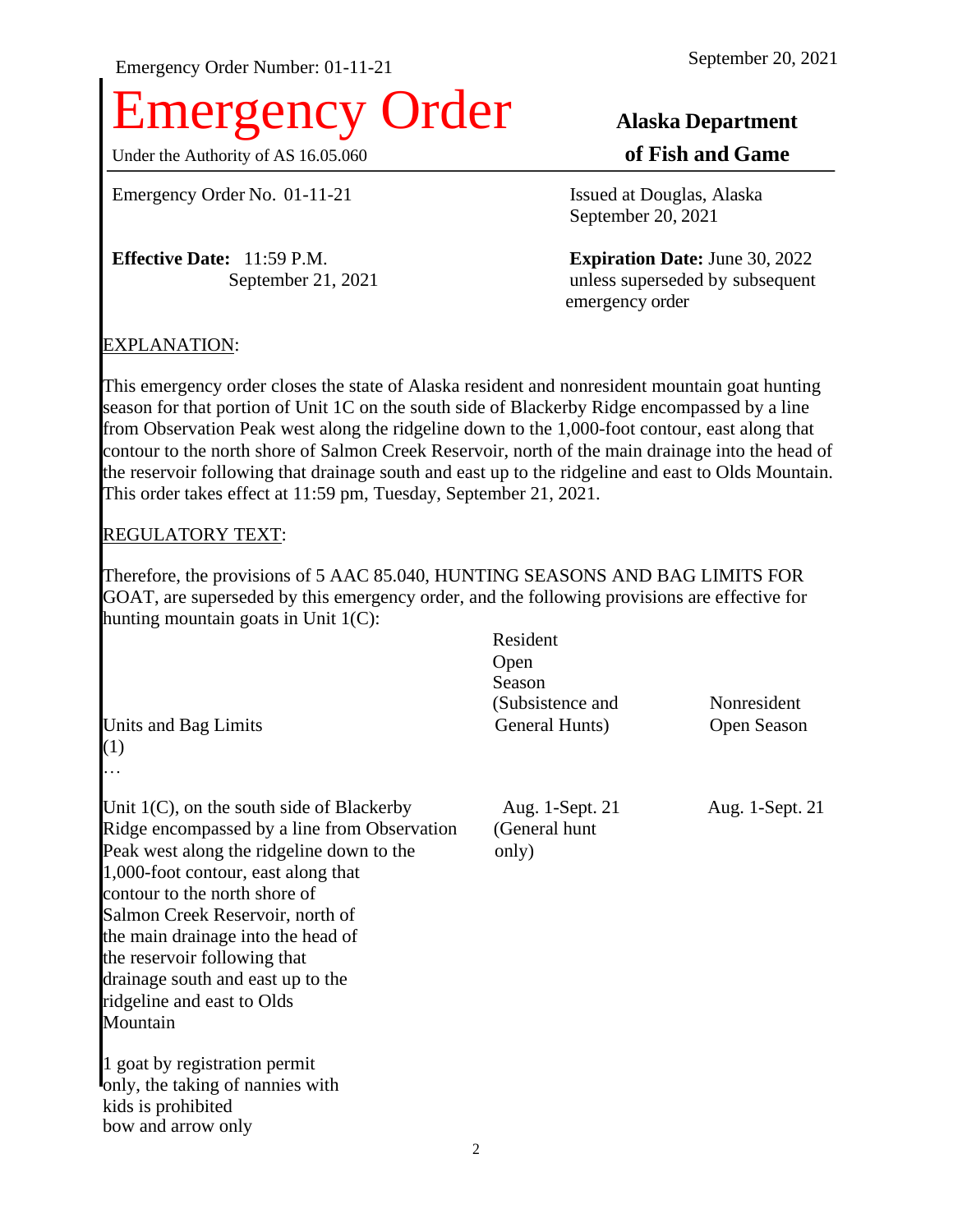….

The remainder of Unit 1(C) mountain goat seasons, other than those previously closed by emergency order, are not affected by this emergency order.

> Doug Vincent-Lang Commissioner

By delegation to:<br>Roy Churchwell

Roy Churchwell Juneau/Douglas Area Wildlife Biologist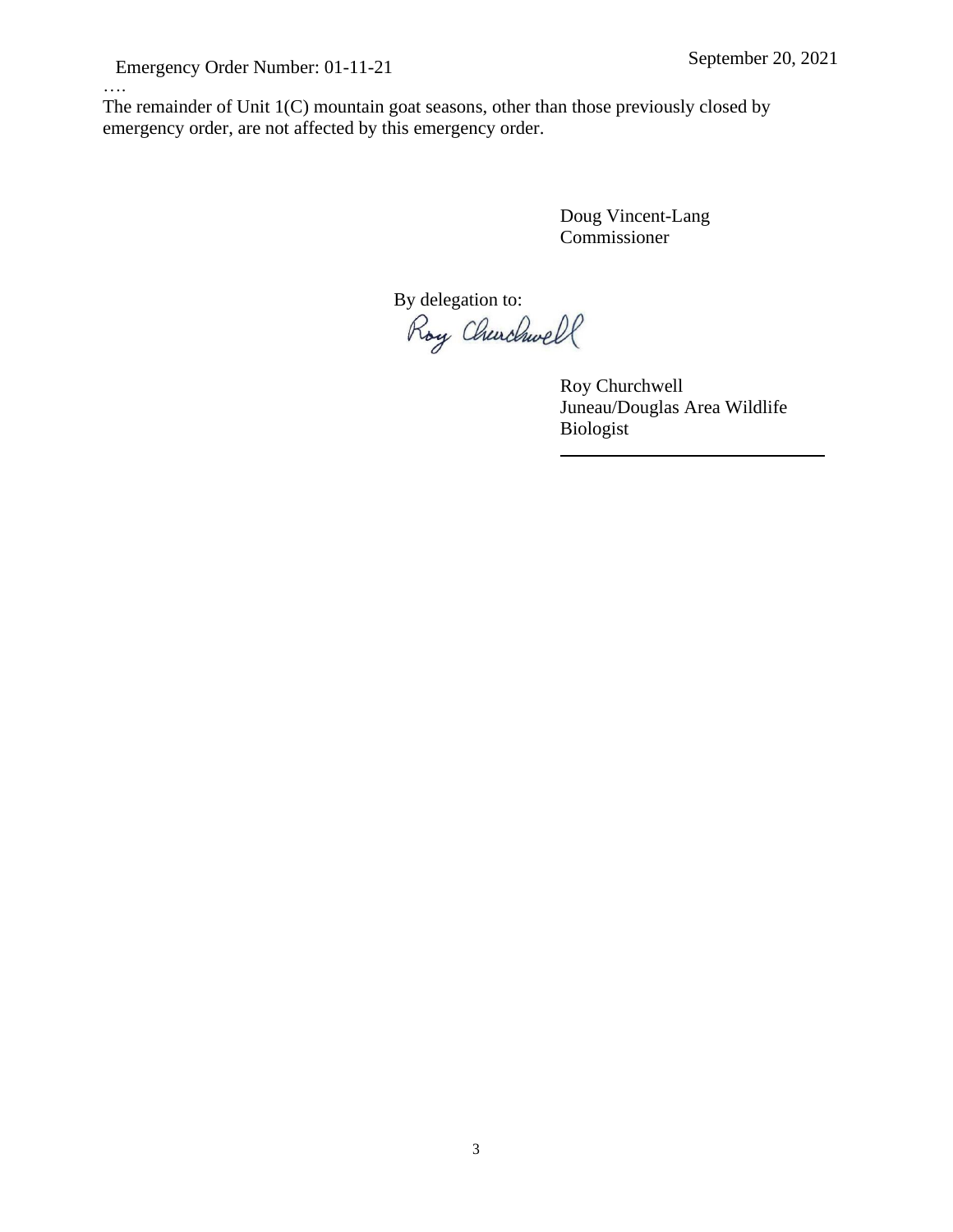# **JUSTIFICATION:**

An aerial survey conducted on September 1, 2021 in the area between Blackerby Ridge and the Salmon Creek Reservoir resulted in low goat counts; a total of 18 goats were observed (18 adults, and 0 kids). A combined guideline harvest objective of 1-2 points (male goat  $= 1$  point & female goat = 2 points) was established for the hunt area between the south side of Blackerby Ridge and the north side of Salmon Creek Reservoir, above the 1000-foot contour and east to Observation Peak. Furthermore, this is a small hunt area with relatively easy access and goat harvest could be substantial if not controlled. As of Monday, September 20, 2021, one male goat was taken in this area with an additional male goat wounded earlier in the season for a total of 2 points.

Due to the vulnerability of goats in this area, and because the guideline harvest level has been met, an emergency order (01-11-21) is being issued to close the goat hunting season in this area at 11:59 pm on Tuesday, September 21, 2021.

# **DISTRIBUTION:**

The distribution of this emergency order is to the attached listing. Copies are available from the Department of Fish and Game offices in Juneau, Douglas, Petersburg, Ketchikan, Wrangell, Sitka, Yakutat, Haines, Anchorage, Nome and Fairbanks.

Lieutenant Governor's Office Assistant Attorney General (Board of Game Liaison) Commissioner, Department of Fish and Game Division of Wildlife Conservation Director Deputy Director Assistant Director Regional Supervisors Regulation Coordination Team Area Biologists (Statewide) Fairbanks Public Desk – Lauri Boeck Anchorage Information Officer – Wade Schock Douglas Public Desk – Paul Converse Regulatory Coordinator, IM, Anchorage Riley Woodford-HQ, Juneau Webmaster HQ, Juneau ADF&G, Yakutat Faith Lorentz, Haines Kim Fisher, Wrangell Division of Boards **Director** Board of Game Division of Subsistence Southeast Regional Supervisor Fish ang Game Advisory Committee Chairpersons Juneau-Douglas Advisory Committee